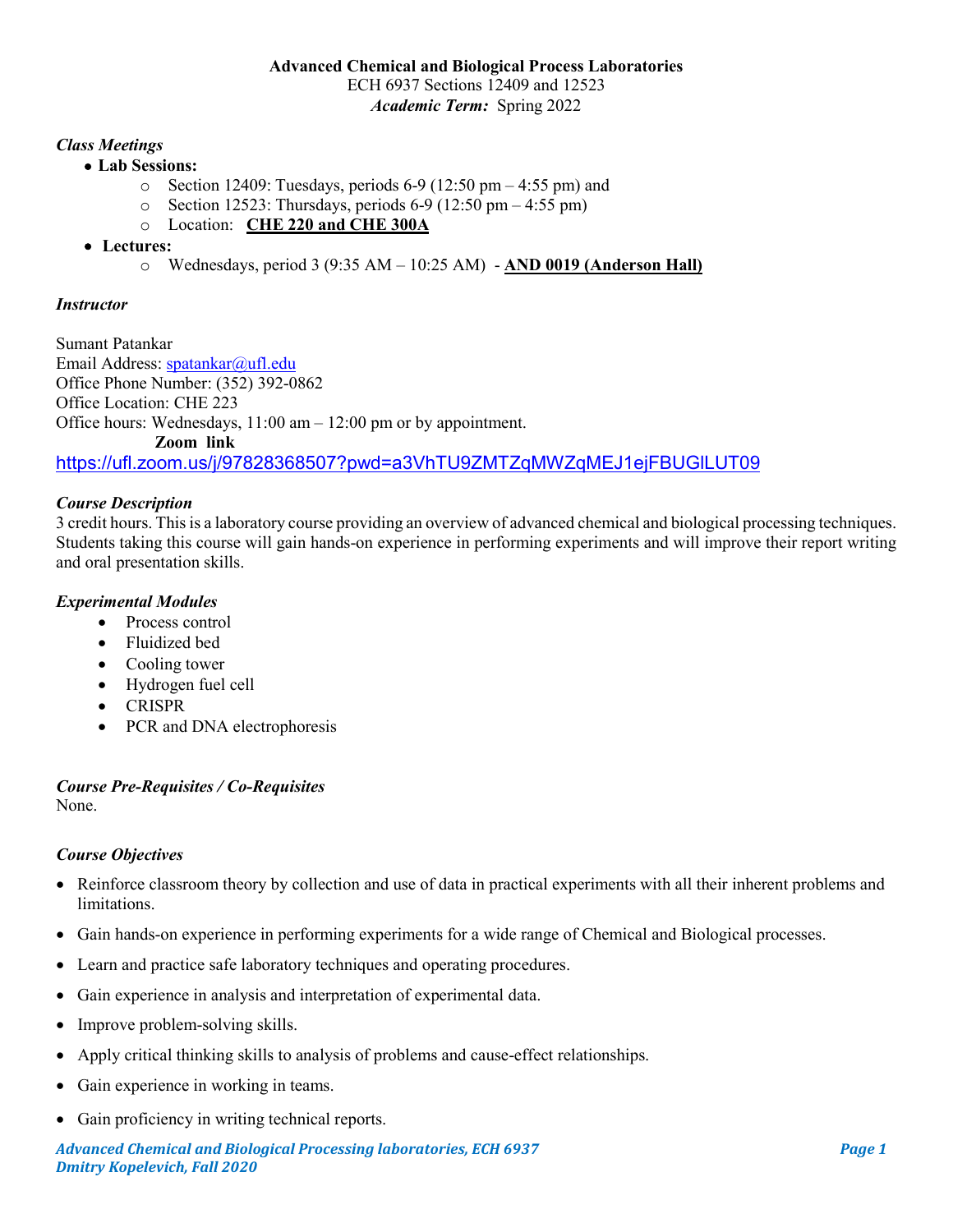- Gain experience in giving oral presentation, including handling of questions and use of appropriate visual aids.
- Create a sense of professional responsibility for the quality and integrity of engineering work.

#### *Materials and Supply Fees*

The material and supply fees are included in the credit fee. The total credit fee (for 3 credits) is \$2250.

#### *Required Textbooks and Software*

None. The lab manuals and protocols of the experimental modules are available through Canvas. It is the student's responsibility to let the instructor know if they have problems accessing the material.

#### *Recommended Materials*

The students are encouraged to check all the resources referenced in the lab manuals and protocols from the libraries or the Internet. Note that most journal articles can be downloaded from a computer connected to the University network.

#### *Course Schedule*

Students will work in groups of two or three to perform laboratory experiments for 4 hours once a week. Each group will consist of two students. If necessary, additional lab sessions will be scheduled to accommodate all groups. The group assignments and the experiment schedule will be posted on Canvas.

#### *Online Course Recording*

Our online class sessions may be audio/visually recorded for students in the class to refer back and for enrolled students who are unable to attend live. Students who participate with their camera engaged or utilize a profile image are agreeing to have their video or image recorded. If you are unwilling to consent to have your profile or video image recorded, be sure to keep your camera off and do not use a profile image. Likewise, students who un-mute during class and participate orally are agreeing to have their voices recorded. If you are not willing to consent to have your voice recorded during class, you will need to keep your mute button activated and communicate exclusively using the "chat" feature, which allows students to type questions and comments live. The chat will not be recorded or shared. As in all courses, unauthorized recording and unauthorized sharing of recorded materials is prohibited.

Student presentations will be recorded for grading purposes. The presentation recordings will be handled using the same privacy rules as other submitted assignments. In particular, they will not be shared with other students.

### *Attendance Policy, Class Expectations, and Make-Up Policy*

- A student must be in attendance for the entire lab period of every module. Excused absences must be consistent with [university policies](https://catalog.ufl.edu/UGRD/academic-regulations/attendance-policies/) and require appropriate documentation. The students will be required to make up a missed lab. An unexcused absence will result in **zero points** for the missed module.
- Students will be given a warning for the first tardiness. Each subsequent instance of tardiness will result in a **half lettergrade reduction**.
- Cell phones cannot be used in the lab.

### *Evaluation of Grades*

The grade will be determined according to the following weighting criteria:

- Lab reports:  $30\%$
- Presentations:  $30\%$
- Postlab homework: 20%
- Prelab homework: 10 %
- Quizzes:  $5\%$
- Participation: 5 %

The participation grade will be based on the instructor's observations. **A failing grade for participation will result in a failing course grade.**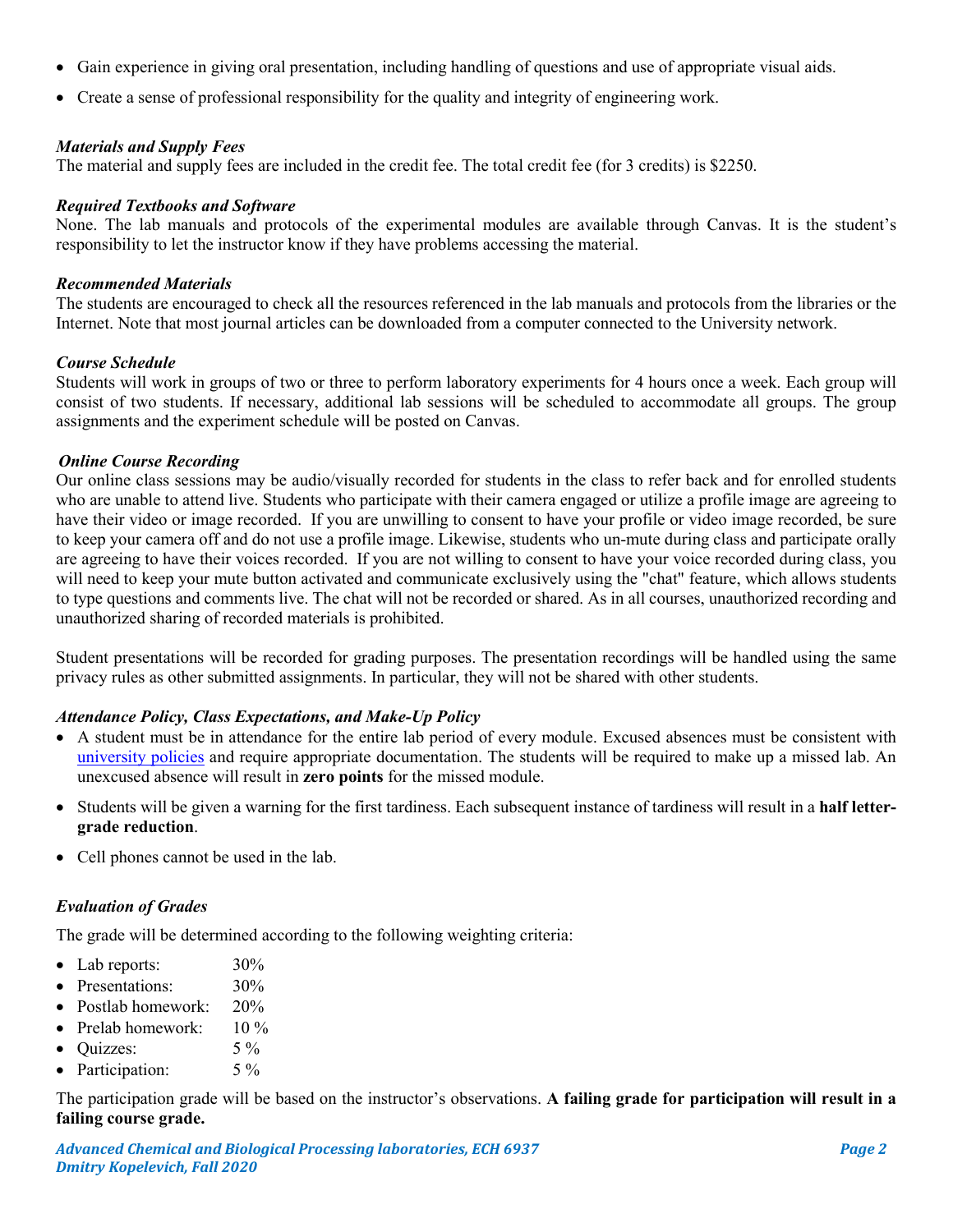**Important:** Failure to follow safe operating procedures will result in a substantial grade reduction.

# *Grading Policy*

The final grading scale will be curved as appropriate.

| <b>Percent</b> | Grade | <b>Grade points</b> |
|----------------|-------|---------------------|
| $90.0 - 100$   | A     | 4.00                |
| $87.0 - 89.9$  | $A -$ | 3.67                |
| $84.0 - 86.9$  | B+    | 3.33                |
| $81.0 - 83.9$  | B     | 3.00                |
| $78.0 - 80.9$  | $B -$ | 2.67                |
| $75.0 - 77.9$  | $C+$  | 2.33                |
| $72.0 - 74.9$  | C     | 2.00                |
| $69.0 - 71.9$  | $C -$ | 1.67                |
| $66.0 - 68.9$  | $D+$  | 1.33                |
| $63.0 - 65.9$  | D     | 1.00                |
| $60.0 - 62.9$  | D-    | 0.67                |
| $0 - 59.9$     | E     | 0.00                |

### *Safety*

The students are expected to know and follow safe operating procedures of the equipment as well as proper handling of hazardous materials. The students are required to attend a safety orientation session at the beginning of the semester. **Failure to follow safe operating procedures will result in a significant grade reduction.** Examples of safety violations are listed below (this list is not exhaustive):

| <b>Safety violation</b>                                      | <b>Penalty</b>         |
|--------------------------------------------------------------|------------------------|
| Leaving the lab without shutting down an experimental system | Failing grade          |
| Not wearing PPE required by an experiment                    | Letter grade reduction |
| Not disposing of hazardous waste properly                    | Letter grade reduction |
| Not handling a chemical spill properly                       | Letter grade reduction |
| Bringing food or drink into the lab                          | Letter grade reduction |

### *Prelab Homework Policy*

- Prelab homework should be completed individually by each student and is due at the beginning of each new experiment.
- **A failing grade will be assigned to students whose cumulative prelab homework grade is less than 50%.**
- In addition to the homework assignment for each specific experiment, in the beginning of the semester the students will be assigned a homework on safety (due before your  $1<sup>st</sup>$  lab session).
- Late homework submissions will be accepted only if a student was not able to complete the homework on time due to an acceptable reason (see the attendance policy).

### *Quiz Policy*

- A short quiz will be given at the beginning of each lab session.
- **A failing grade will be assigned to students whose cumulative quiz grade is less than 50%.**
- **Failure to correctly answer safety-related questions will result in a 5% reduction of the course grade per each wrong answer.**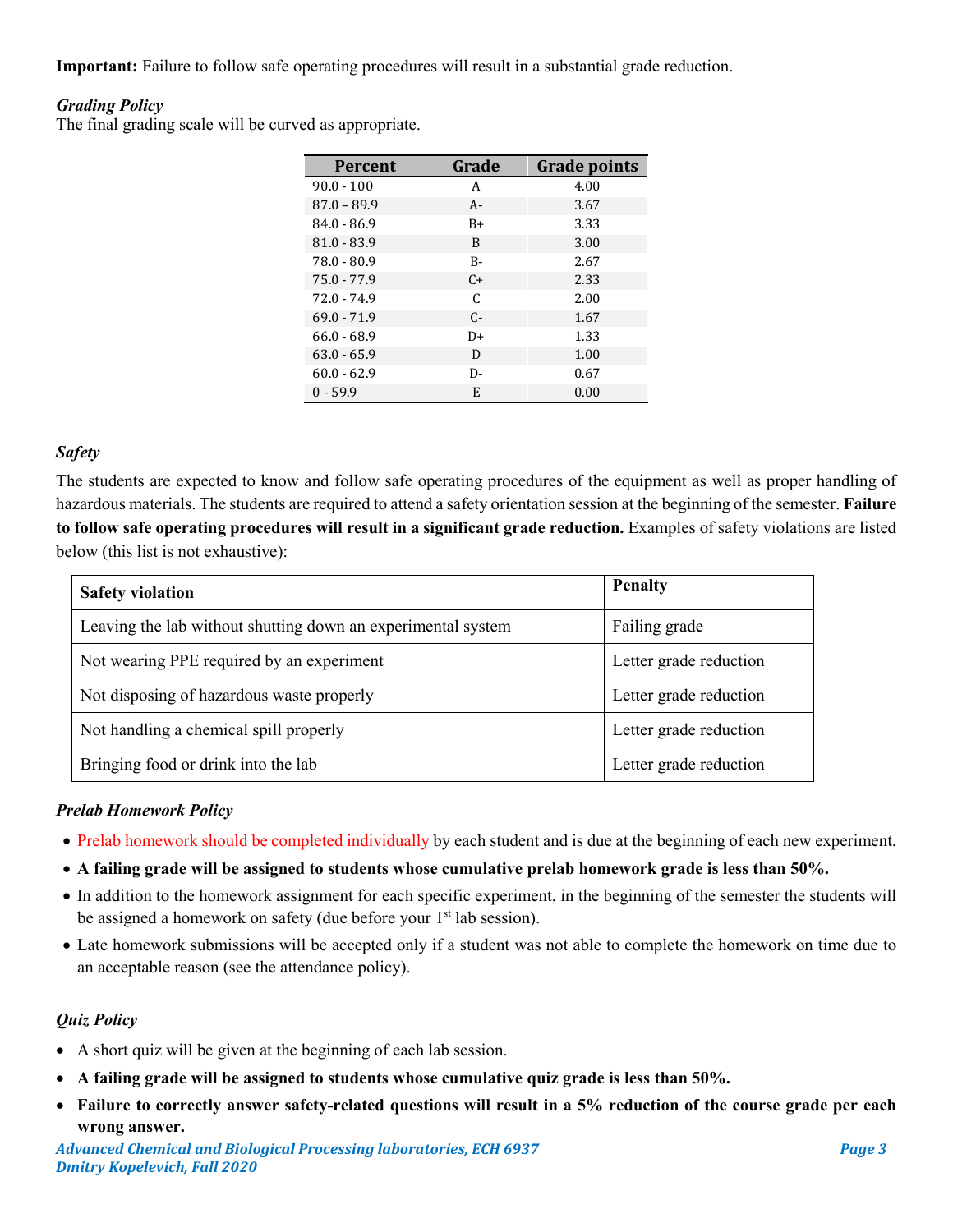- Quizzes will be rescheduled only for those students who missed them due to an acceptable reason (see the attendance policy). It is required that whenever possible the student notifies the instructor about the situation before the quiz.
- Students arriving late for a quiz will be given only the balance of time remaining to complete their work unless an acceptable reason (see above) is provided.
- Students may not use their notes, manuals, or any other material during the quizzes.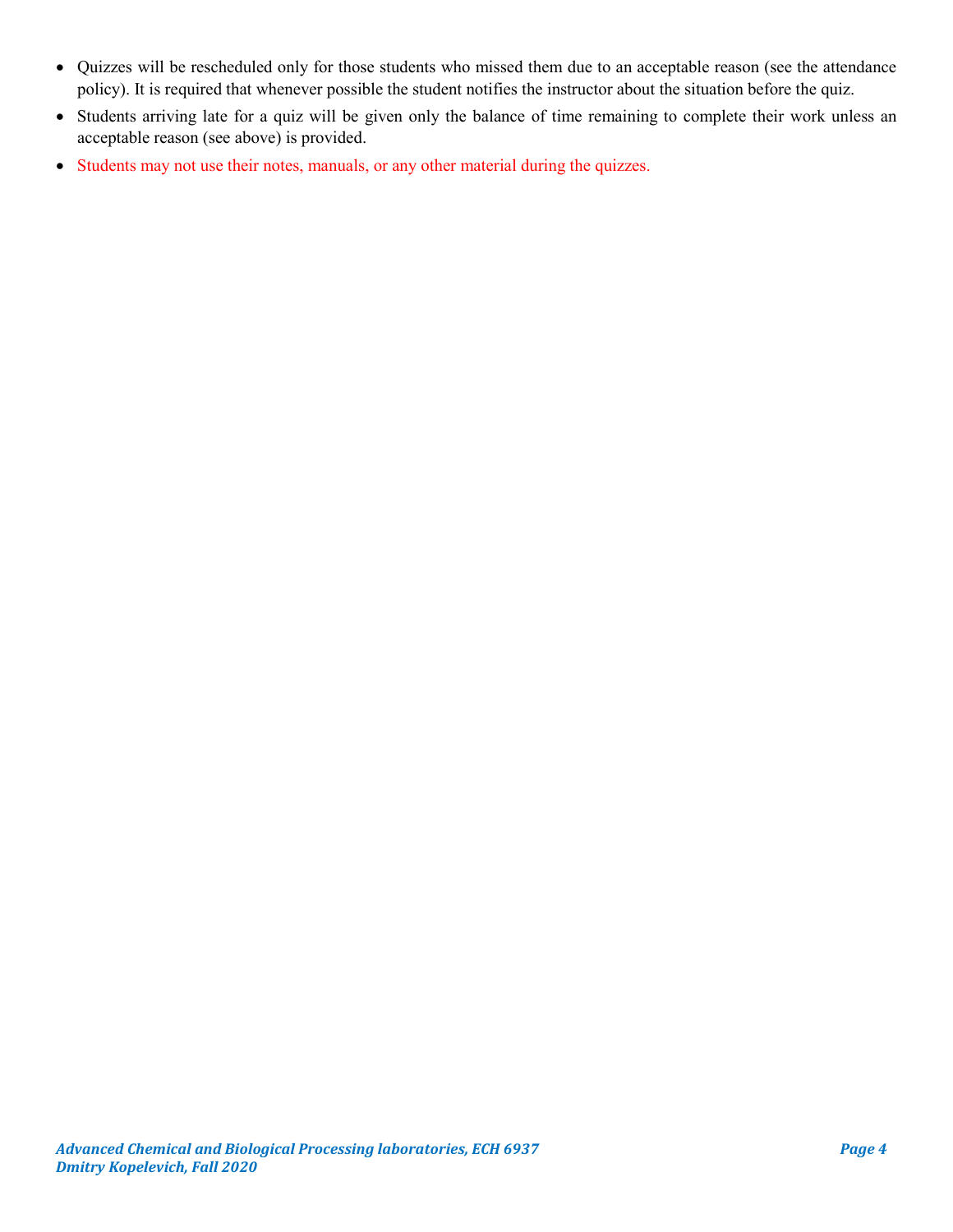# *Schedule for each experiment*

### **Before the experiment:**

- 1. Review theory, safety rules, operating instructions, and instructional videos posted on the Canvas website.
- 2. Answer pre-lab questions posted on the Canvas website. Written answers to the pre-lab questions should be uploaded to Canvas before the lab session.

#### **During the experiment:**

- 1. Take the pre-lab quiz.
- 2. Answer any additional questions from the instructor regarding the goals of the experiment, the operating procedures, and the safety hazards.
- 3. Complete a pre-lab checklist.
- 4. Follow the manual and the instructional videos to perform the experiments.
- 5. Learn about limits of the system.
- 6. Experiment with the system under various conditions.
- 7. Perform basic checks of your data (e.g., mass and energy balances) during the experiment. Avoid a situation in which you collect data just to discover that it does not satisfy the mass or energy balance **after** you are out of the lab and writing your report. It is necessary to perform the basic checks **during** the lab and repeat an experiment, if necessary.
- 8. Your preliminary analysis will be reviewed by the instructor and will contribute to your lab participation grade.
- 9. Properly shut-down the equipment, dispose of waste, and clean the work area.
- 10. Complete a post-lab checklist.

### **After the experiment:**

Analyze your data and work on your post-lab assignment. Each module has one of the following post-lab assignments:

- Oral presentation (two of the lab modules)
- Lab report (two other lab modules)
- Post-lab homework (all other lab modules).

Specific assignments for each module will be communicated through Canvas. Unless stated otherwise, all reports, presentations, and postlab homeworks are group assignments. Postlab homeworks are **due one week after the experiments** whereas reports and presentations are **due two weeks after the experiment.** Specific times for presentations will be announced on Canvas.

Reports and presentations will be graded both on technical content and communication effectiveness. Grading rubrics for the reports and presentations will be posted on the Canvas website. Students are encouraged to submit drafts of their reports and presentation slides to the instructor for feedback before submitting the final version for a grade. The drafts should be submitted at least one week before the final submission deadline to ensure timely feedback from the instructor.

### **Submission of post-lab assignments:**

- 1. All written post-lab assignments should be submitted via Canvas either in MS Word or PDF format.
- 2. Slides for oral presentations should be submitted via Canvas either in PowerPoint or PDF format.
- 3. In addition to a report, post-lab, or presentation file, your submission should contain all supporting information, such as spreadsheet files with raw data and files with your computer codes. However, your reports and presentations should be self-contained, i.e. one should be able to understand your work by reading your report or listening to your presentation without referring to supporting materials.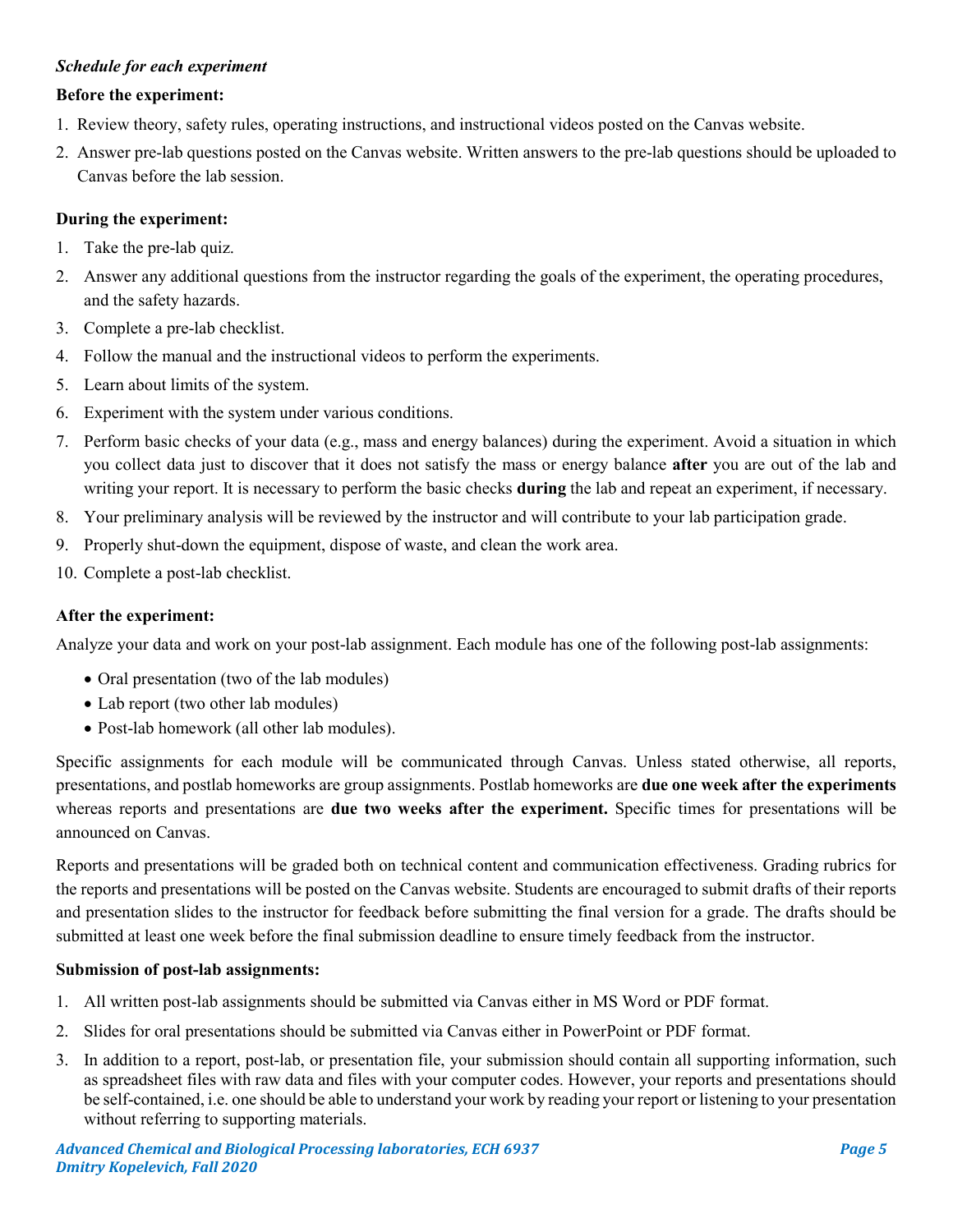### *Guidelines for Experiments and Data Analysis*

- 1. Always perform basic validity checks, such as energy and material balances.
- 2. Investigate effects of all control parameters on the experimental results.
- 3. Clearly identify and justify all assumptions in your theoretical calculations.
- 4. Compare the measured data with your theoretical calculations.
- 5. Check reproducibility of your data. Whenever possible, **perform at least three runs for each experimental condition** and obtain error estimates by computing standard deviations based on these runs.
- 6. Report any anomalous results and discuss their possible sources.
- 7. Use spreadsheets (e.g., Excel or OpenOffice) to store your data. Use python, matlab, or another equivalent programming language for data analysis and theoretical calculations. Use of spreadsheets for complex calculations is discouraged due to difficulty of their debugging.
- 8. Make sure that your objectives can be met with your operating conditions. It is easy to choose conditions that are outside of the performance limits of the apparatus or produce results with no measurable difference.

## *University Honesty Policy*

UF students are bound by The Honor Pledge which states, "We, the members of the University of Florida community, pledge to hold ourselves and our peers to the highest standards of honor and integrity by abiding by the Honor Code. On all work submitted for credit by students at the University of Florida, the following pledge is either required or implied: "On my honor, I have neither given nor received unauthorized aid in doing this assignment." The Honor Code [\(https://sccr.dso.ufl.edu/policies/student-honor-code-student-conduct-code/\)](https://sccr.dso.ufl.edu/policies/student-honor-code-student-conduct-code/) specifies a number of behaviors that are in violation of this code and the possible sanctions. Furthermore, you are obligated to report any condition that facilitates academic misconduct to appropriate personnel. If you have any questions or concerns, please consult with the instructor or TAs in this class.

### *Cooperation Policy*

- Students are expected to work in teams on their experiments and group post-lab assignments.
- Pre-lab questions and the introductory post-lab assignment should be answered by each student individually.
- No consultation among students is allowed during quizzes.

### *Plagiarism*

Students are not permitted to represent as their own work any portion of the work of another person. Plagiarism includes (but is not limited to) submitting a document or assignment which in whole or in part is identical or substantially identical to a document or assignment not authored by the student. **All sources used in preparation of reports and presentations should be cited.** All submitted assignments will be subjected to the Turnitin software to determine their originality.

# *Falsified Information*

Students are not permitted to use or report any invented or fabricated information or data. This includes both experimental results and theoretical calculations.

### *Sanctions*

Since ethical behavior in science and engineering is equal in importance to specific knowledge, violations of the honor code will result in a substantial grade reduction. For the first violation, **the grade for the assignment will be reduced by at least 50%.** For the second violation, violators will be assigned a **non-passing letter grade** for the course.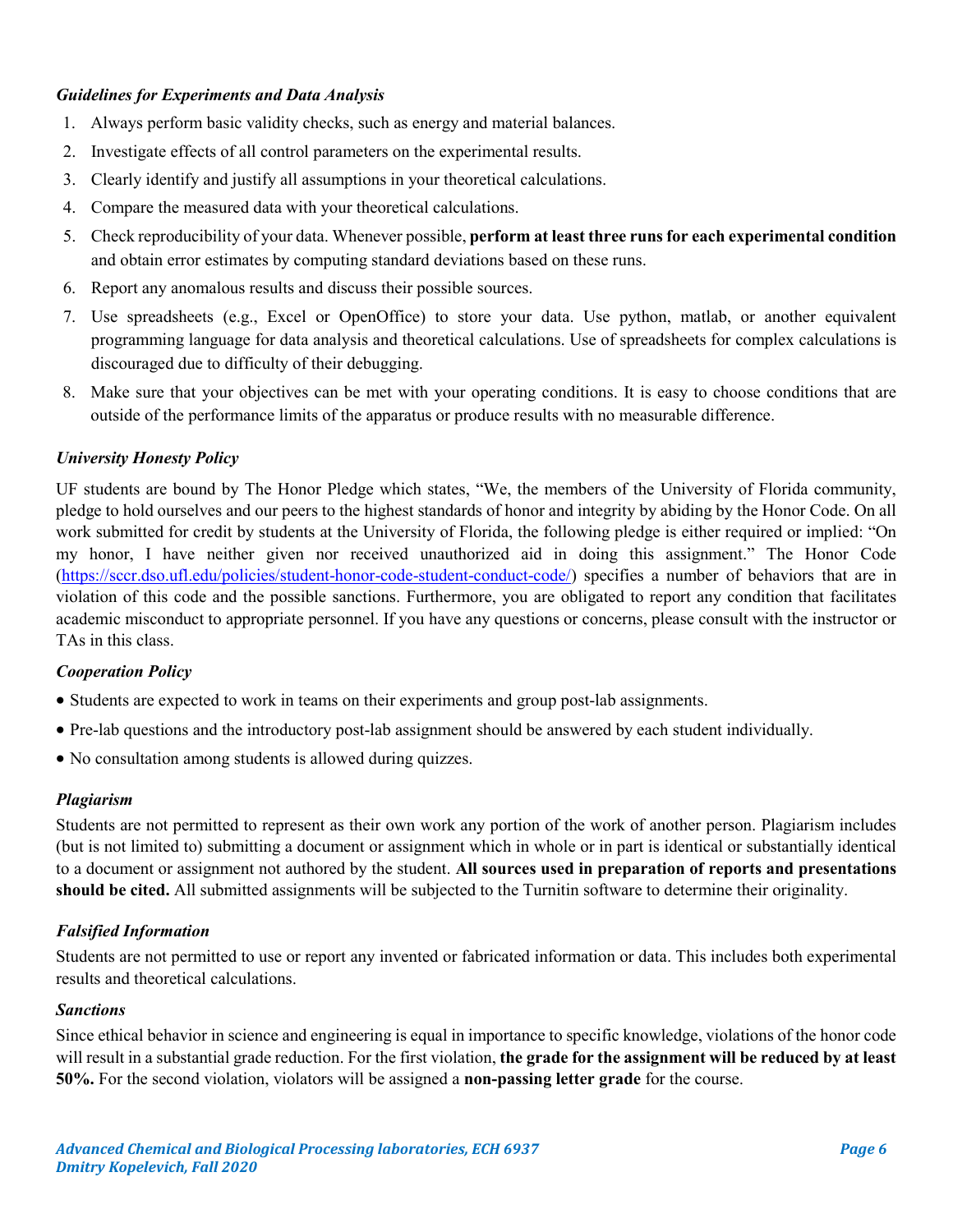## *Students Requiring Accommodations*

Students with disabilities requesting accommodations should first register with the Disability Resource Center (352-392- 8565, https://www.dso.ufl.edu/drc) by providing appropriate documentation. Once registered, students will receive an accommodation letter which must be presented to the instructor when requesting accommodation. Students with disabilities should follow this procedure as early as possible in the semester.

# *Course Evaluation*

Students are expected to provide professional and respectful feedback on the quality of instruction in this course by completing course evaluations online via GatorEvals. Guidance on how to give feedback in a professional and respectful manner is available at [https://gatorevals.aa.ufl.edu/students/.](https://gatorevals.aa.ufl.edu/students/) Students will be notified when the evaluation period opens, and can complete evaluations through the email they receive from GatorEvals, in their Canvas course menu under GatorEvals, or via [https://ufl.bluera.com/ufl/.](https://ufl.bluera.com/ufl/) Summaries of course evaluation results are available to students at [https://gatorevals.aa.ufl.edu/public-results/.](https://gatorevals.aa.ufl.edu/public-results/)

## *Commitment to a Safe and Inclusive Learning Environment*

The Herbert Wertheim College of Engineering values broad diversity within our community and is committed to individual and group empowerment, inclusion, and the elimination of discrimination. It is expected that every person in this class will treat one another with dignity and respect regardless of gender, sexuality, disability, age, socioeconomic status, ethnicity, race, and culture.

If you feel like your performance in class is being impacted by discrimination or harassment of any kind, please contact your instructor or any of the following:

- Your academic advisor or Graduate Program Coordinator
- Robin Bielling, Director of Human Resources, 352-392-0903, [rbielling@eng.ufl.edu](mailto:rbielling@eng.ufl.edu)
- Curtis Taylor, Associate Dean of Student Affairs, 352-392-2177, [taylor@eng.ufl.edu](mailto:taylor@eng.ufl.edu)
- Toshikazu Nishida, Associate Dean of Academic Affairs, 352-392-0943, [nishida@eng.ufl.edu](mailto:nishida@eng.ufl.edu)

### *Software Use*

All faculty, staff, and students of the University are required and expected to obey the laws and legal agreements governing software use. Failure to do so can lead to monetary damages and/or criminal penalties for the individual violator. Because such violations are also against University policies and rules, disciplinary action will be taken as appropriate. We, the members of the University of Florida community, pledge to uphold ourselves and our peers to the highest standards of honesty and integrity.

### *Student Privacy*

There are federal laws protecting your privacy with regards to grades earned in courses and on individual assignments. For more information, please see: <https://registrar.ufl.edu/ferpa.html>